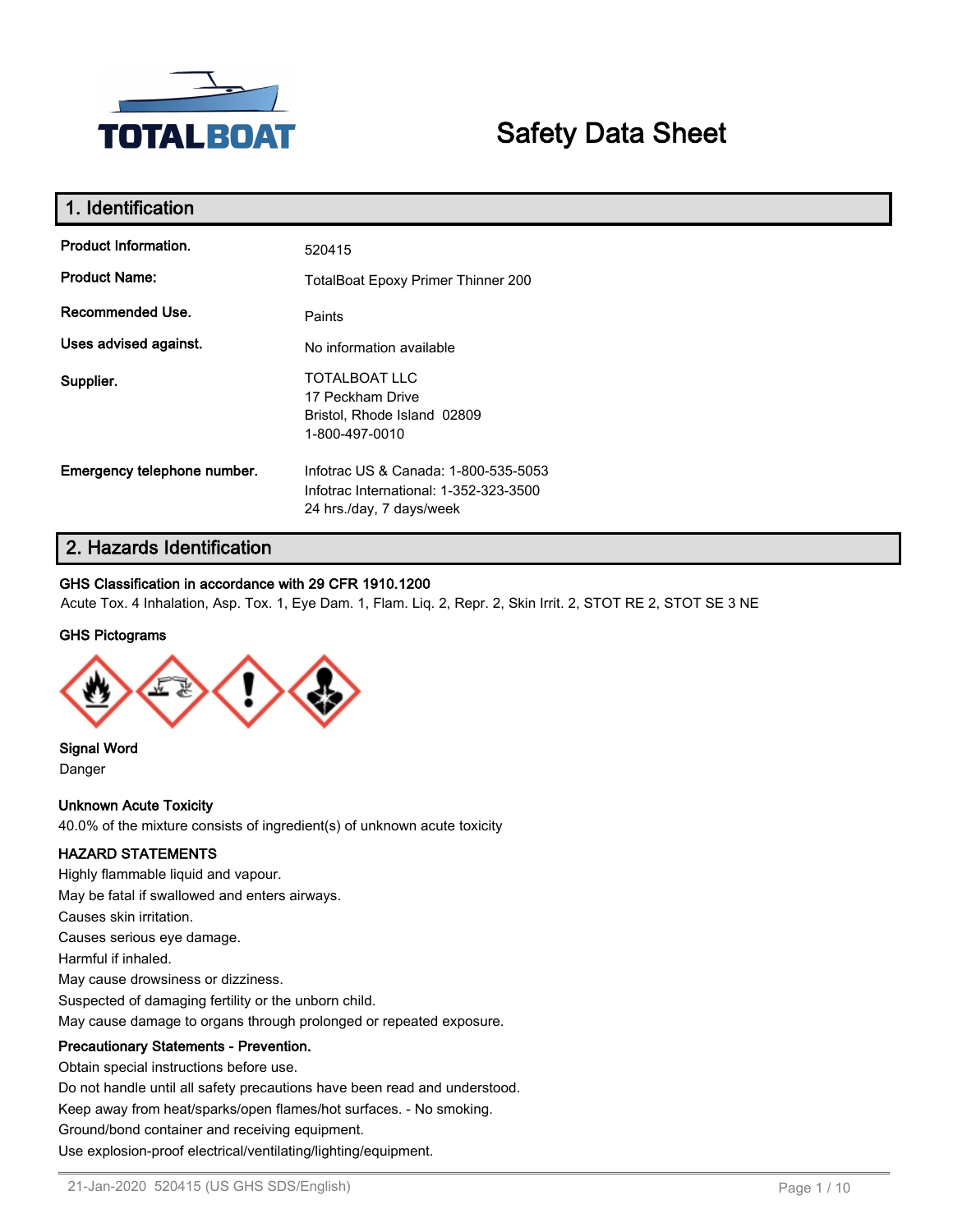Use only non-sparking tools.

Take precautionary measures against static discharge.

Do not breathe dust/fume/gas/mist/ vapors/spray.

Wash face and hands and any exposed skin thoroughly after handling.

Use only outdoors or in a well-ventilated area.

Wear protective gloves/protective clothing/eye protection/face protection

#### **Precautionary Statements - Response.**

If swallowed: Immediately call a poison center/doctor.

If on skin: Wash with plenty of water.

If on skin (or hair): Take off immediately all contaminated clothing. Rinse skin with water/shower.

If inhaled: Remove person to fresh air and keep comfortable for breathing.

If in eyes: Rinse cautiously with water for several minutes. Remove contact lenses, if present and easy

to do. Continue rinsing.

If exposed or concerned: Get medical advice/attention.

Specific treatment (If applicable, see label for any additional instructions).

Do NOT induce vomiting.

If skin irritation occurs: Get medical advice/attention.

Take off contaminated clothing and wash it before reuse.

In case of fire: Use  $CO<sub>2</sub>$  dry chemical or foam to extinguish.

#### **Precautionary Statements - Storage.**

Store in a well-ventilated place. Keep container tightly closed. Store in a well-ventilated place. Keep cool. Store locked up.

#### **Precautionary Statements - Disposal.**

Dispose of contents in accordance with local/regional/national/international regulations.

## **3. Composition/Information on Ingredients**

| CAS-No.       | <u>Wt. %</u> |
|---------------|--------------|
| 108-88-3      | 25-50        |
| 1330-20-7     | $10 - 25$    |
| 108-10-1      | $10 - 25$    |
| 67-63-0       | $10 - 25$    |
| 100-41-4      | $2.5 - 10$   |
| 71-23-8       | $2.5 - 10$   |
| 108-83-8      | $2.5 - 10$   |
| $98 - 82 - 8$ | $0.1 - 1.0$  |
|               |              |

The exact percentage (concentration) of composition has been withheld as a trade secret.

## **4. First-aid Measures**

### **Description of first-aid measures.**

#### **General advice.**

Move victim to a safe isolated area. Immediate medical attention is required. Call a poison control center or doctor for treatment advice.

#### **Inhalation.**

Move to fresh air. Apply artificial respiration if victim is not breathing. Call a poison control center or doctor for treatment advice.

### **Skin contact.**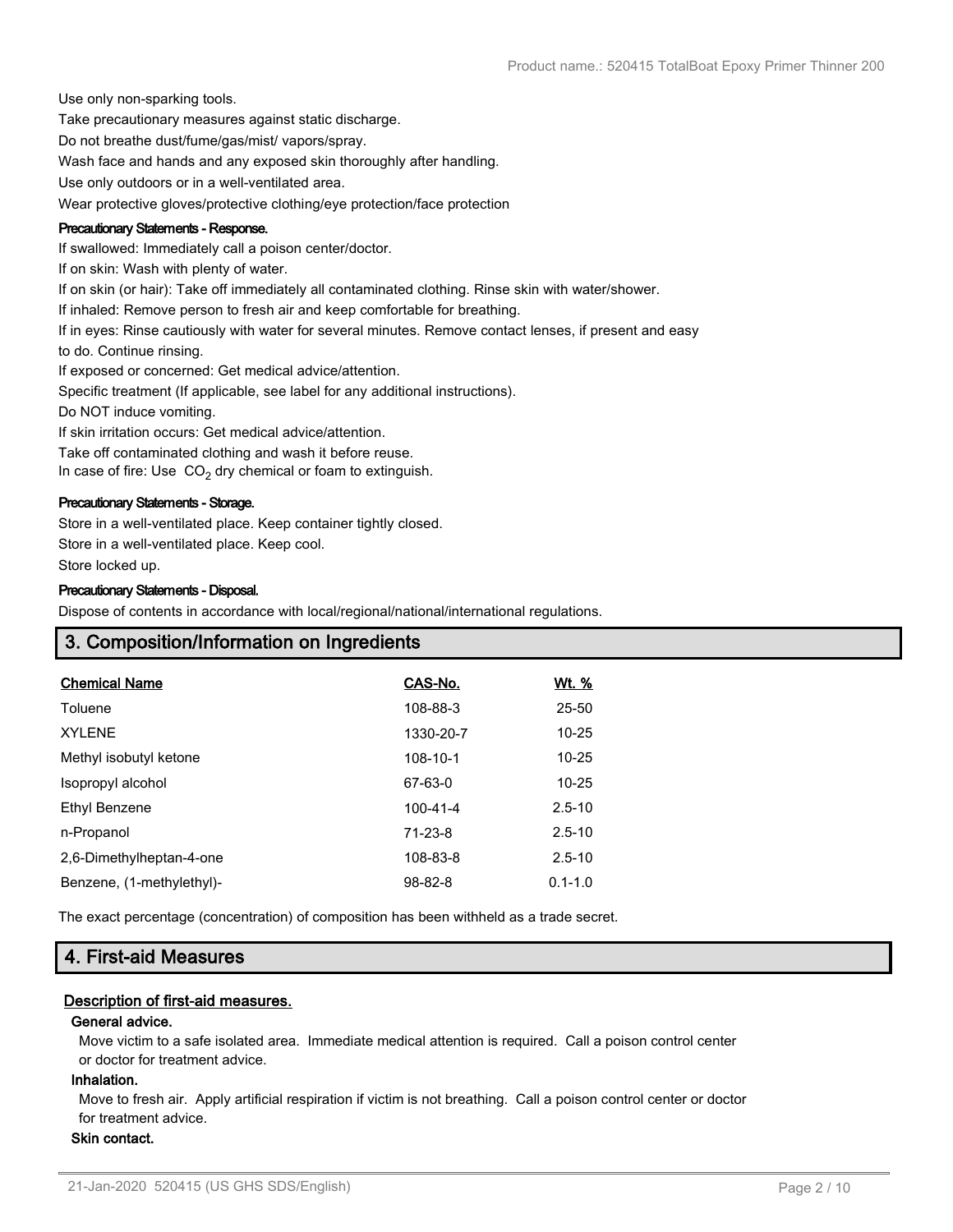Wash off immediately with soap and plenty of water. Remove all contaminated clothes and shoes. Remove and wash contaminated clothing before re-use. Call a poison control center or doctor for treatment advice.

#### **Eye contact.**

Immediately flush with plenty of water. After initial flushing, remove any contact lenses and continue flushing for at least 15 minutes. Call a poison control center or doctor for treatment advice.

#### **Ingestion.**

Do not induce vomiting unless directed to do so by a physician or poison control center. Never give anything by mouth to an unconscious person. If swallowed, call a poison control center or doctor immediately.

#### **Symptoms.**

See Section 2 and Section 11, Toxicological effects for description of potential symptoms.

#### **Notes to physician.**

Treat symptomatically. Smallest quantities reaching the lungs through swallowing or subsequent vomiting may result in lung edema or pneumonia.

## **5. Fire-fighting Measures**

## **Extinguishing media.**

### **Suitable extinguishing media.**

Use:. Dry powder. Alcohol-resistant foam. Carbon dioxide (CO<sub>2</sub>). Water may be used to cool and prevent the rupture of containers that are exposed to the heat from a fire.

#### **Extinguishing media which shall not be used for safety reasons.**

Water may be unsuitable for extinguishing fires.

#### **Special hazards arising from the substance or mixture.**

Vapors may travel to areas away from work site before igniting/flashing back to vapor source. Thermal decomposition can lead to release of irritating and toxic gases and vapors. Most vapors are heavier than air. Vapors may spread along ground and collect in low or confined areas (sewers, basements, tanks). Vapors may travel to source of ignition and flash back. Possible formation of carbon oxides, nitrogen oxides, and hazardous organic compounds. Air/vapor mixtures may explode when ignited. Containers may explode when heated.

### **Advice for firefighters.**

Evacuate personnel to safe areas.As in any fire, wear self-contained breathing apparatus pressure-demand, MSHA/NIOSH (approved or equivalent) and full protective gear.

## **6. Accidental Release Measures**

### **Personal precautions, protective equipment and emergency procedures.**

#### **Personal precautions.**

Avoid contact with skin, eyes and clothing. Ensure adequate ventilation, especially in confined areas. All equipment used when handling the product must be grounded. Eliminate all ignition sources (no smoking, flares, sparks or flames in immediate area). Wear protective gloves/clothing and eye/face protection. Stop all work that requires a naked flame, stop all vehicles, stop all machines and equipment that may cause sparks or flames. Do not breathe vapors or spray mist. Avoid exceeding of the given occupational exposure limits (see section 8). Thoroughly decontaminate all protective equipment after use.

#### **Advice for emergency responders.**

Refer to protective measures listed in sections 7 and 8. Use personal protection recommended in Section 8.

### **Environmental precautions.**

Prevent further leakage or spillage if safe to do so. Do not allow material to contaminate ground water system. Prevent entry into waterways, sewers, basements or confined areas. See Section 12 for additional Ecological information.

#### **Methods and materials for containment and cleaning up. Methods for Containment.**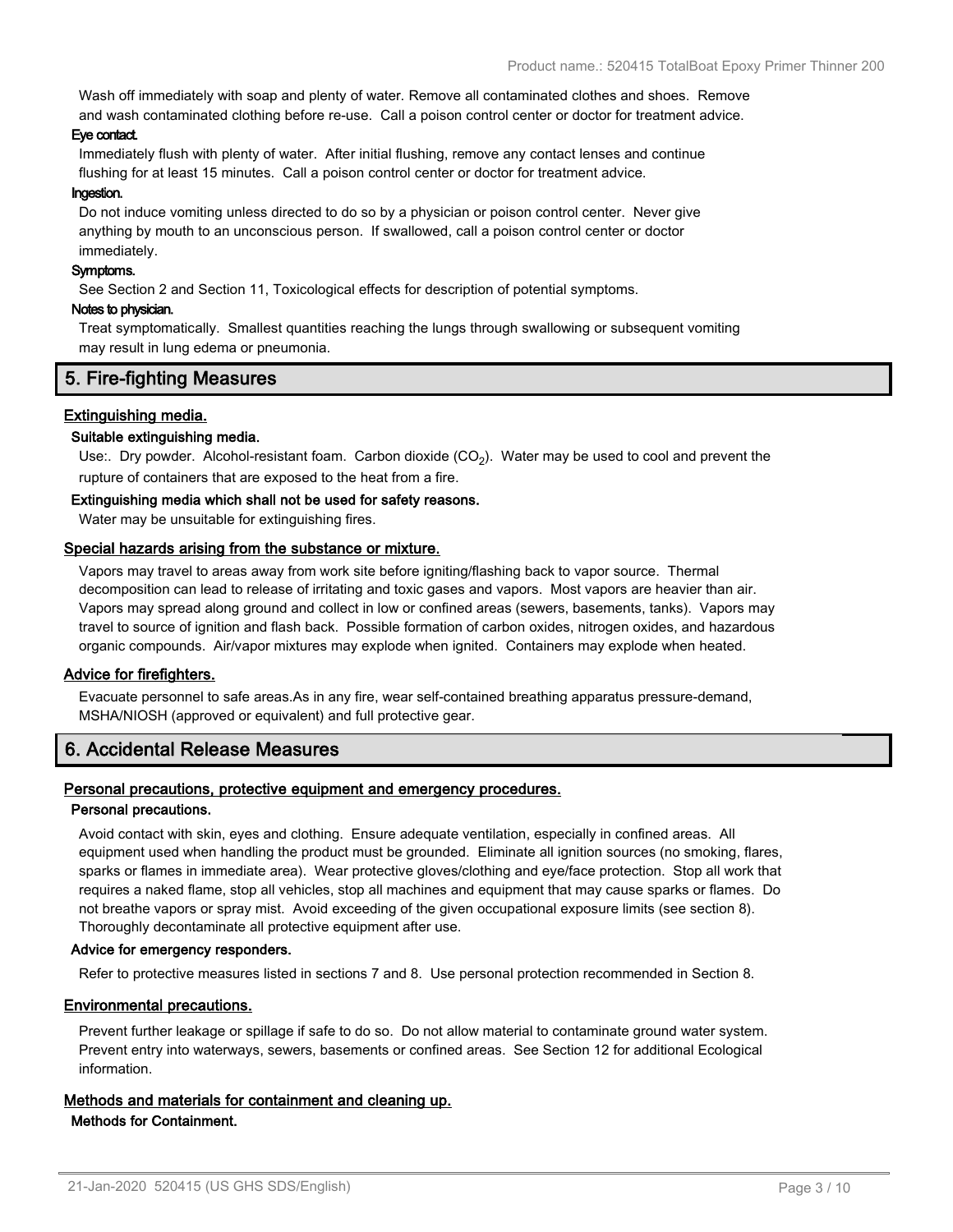Absorb with earth, sand or other non-combustible material and transfer to containers for later disposal. Prevent further leakage or spillage if safe to do so. Pick up and transfer to properly labeled containers. Clean contaminated surface thoroughly. Ground and bond containers when transferring material. Take precautionary measures against static discharges. Use personal protective equipment. Remove all sources of ignition.

#### **Methods for cleaning up.**

Prevent further leakage or spillage if safe to do so. Keep away from open flames, hot surfaces and sources of ignition. Keep in suitable and closed containers for disposal. All equipment used when handling the product must be grounded. Keep combustibles (wood, paper, oil, etc) away from spilled material. Ventilate the area. Use personal protective equipment as required. Shut off ignition sources; including electrical equipment and flames. Clean contaminated objects and areas thoroughly while observing environmental regulations. Never return spills in original containers for re-use.

#### **Reference to other sections.**

See section 8 for more information.

## **7. Handling and Storage**

### **Conditions for safe storage, including any incompatibilities.**

#### **Advice on safe handling.**

Avoid contact with skin, eyes and clothing. Handle in accordance with good industrial hygiene and safety practice. Keep away from open flames, hot surfaces and sources of ignition. Take precautionary measures against static discharges. Do not breathe vapors or spray mist. Use according to package label instructions. Do not pressurize, cut, weld, braze, solder, drill, grind, or expose container to heat, flame, sparks, static electricity, or other sources of ignition. Wash hands before breaks and immediately after handling the product. Ground and bond containers when transferring material. All equipment used when handling the product must be grounded.

#### **Hygiene measures.**

Handle in accordance with good industrial hygiene and safety practice for diagnostics. Do not eat, drink or smoke when using this product. Remove and wash contaminated clothing before re-use. Avoid contact with skin, eyes and clothing. Wash hands before breaks and immediately after handling the product.

#### **Storage Conditions.**

Keep container closed when not in use. Keep in properly labeled containers. Keep containers tightly closed in a dry, cool and well-ventilated place. Store in accordance with local regulations. Keep from freezing. Keep away from food, drink and animal feedingstuffs. Keep away from heat, hot surfaces, sparks, open flames and other ignition sources. No smoking.

## **8. Exposure Controls/Personal Protection**

| <b>OSHA PEL-CEILING</b> |
|-------------------------|
|                         |
| 300 ppm                 |
| N.E.                    |
| N.E.                    |
| N.E.                    |
| N.E.                    |
| N.E.                    |
| N.E.                    |
| N.E.                    |
|                         |

#### **TLV = Threshold Limit Value TWA = Time Weighted Average PEL = Permissible Exposure Limit STEL = Short-Term Exposure Limit N.E. = Not Established**

#### **Engineering Measures.**

Ensure adequate ventilation, especially in confined areas. Apply technical measures to comply with the occupational exposure limits.

#### **Personal protective equipment.**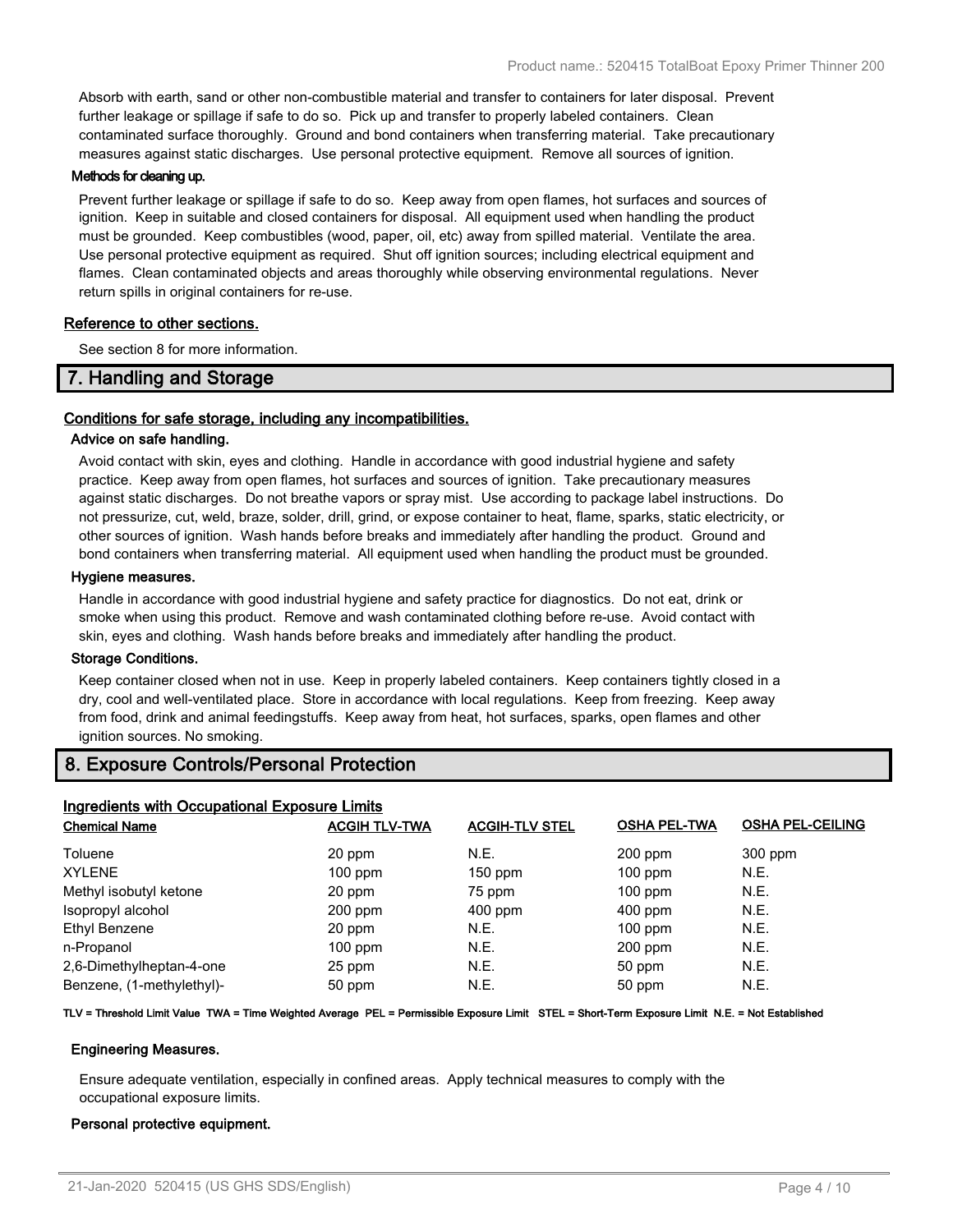### **Eye/Face Protection.**

If splashes are likely to occur, wear:. Face-shield. Safety glasses with side-shields. Tightly fitting safety goggles.

### **Skin and body protection.**

Use:. Long sleeved clothing. Protective shoes or boots. Solvent-resistant gloves. Solvent-resistant apron and boots. Wear impervious gloves and/or clothing if needed to prevent contact with the material. Gloves must be inspected prior to use. Please observe the instructions regarding permeability and breakthrough time which are provided by the supplier of the gloves. Also take into consideration the specific local conditions under which the product is used, such as the danger of cuts, abrasion. Remove and wash contaminated clothing before re-use.

#### **Respiratory protection.**

In case of inadequate ventilation wear respiratory protection. If exposure limits are exceeded or irritation is experienced, respiratory protection should be worn. Respiratory protection must be provided in accordance with current local regulations.

## **9. Physical and chemical properties.**

#### **Information on basic physical and chemical properties.**

| <b>Physical state</b>                     | Liquid                   |
|-------------------------------------------|--------------------------|
| Appearance                                | No Information           |
| Color                                     | Clear                    |
| Odor                                      | No Information           |
| <b>Odor Threshold</b>                     | No Information           |
| рH                                        | No Information           |
| Melting/freezing point., °C (°F)          | No Information           |
| Flash Point., °C (°F)                     | 7 (44.60)                |
| Boiling point/boiling range., °C (°F)     | 83 - 218 (181.4 - 424.4) |
| <b>Evaporation rate</b>                   | No Information           |
| <b>Explosive properties.</b>              | No Information           |
| Vapor pressure.                           | No Information           |
| Vapor density.                            | No Information           |
| Specific Gravity. (g/cm <sup>3</sup> )    | 0.838                    |
| Water solubility.                         | No Information           |
| Partition coefficient.                    | No Information           |
| Autoignition temperature., °C             | No Information           |
| Decomposition Temperature °C.             | No Information           |
| Viscosity, kinematic.                     | No Information           |
| Other information.                        |                          |
| Volatile organic compounds (VOC) content. | No Information           |
| Density, Ib/gal                           | 6.980                    |

## **10. Stability and Reactivity**

#### **Reactivity.**

Stable under normal conditions.

### **Chemical stability.**

Stable under recommended storage conditions.

#### **Possibility of hazardous reactions.**

None under normal processing.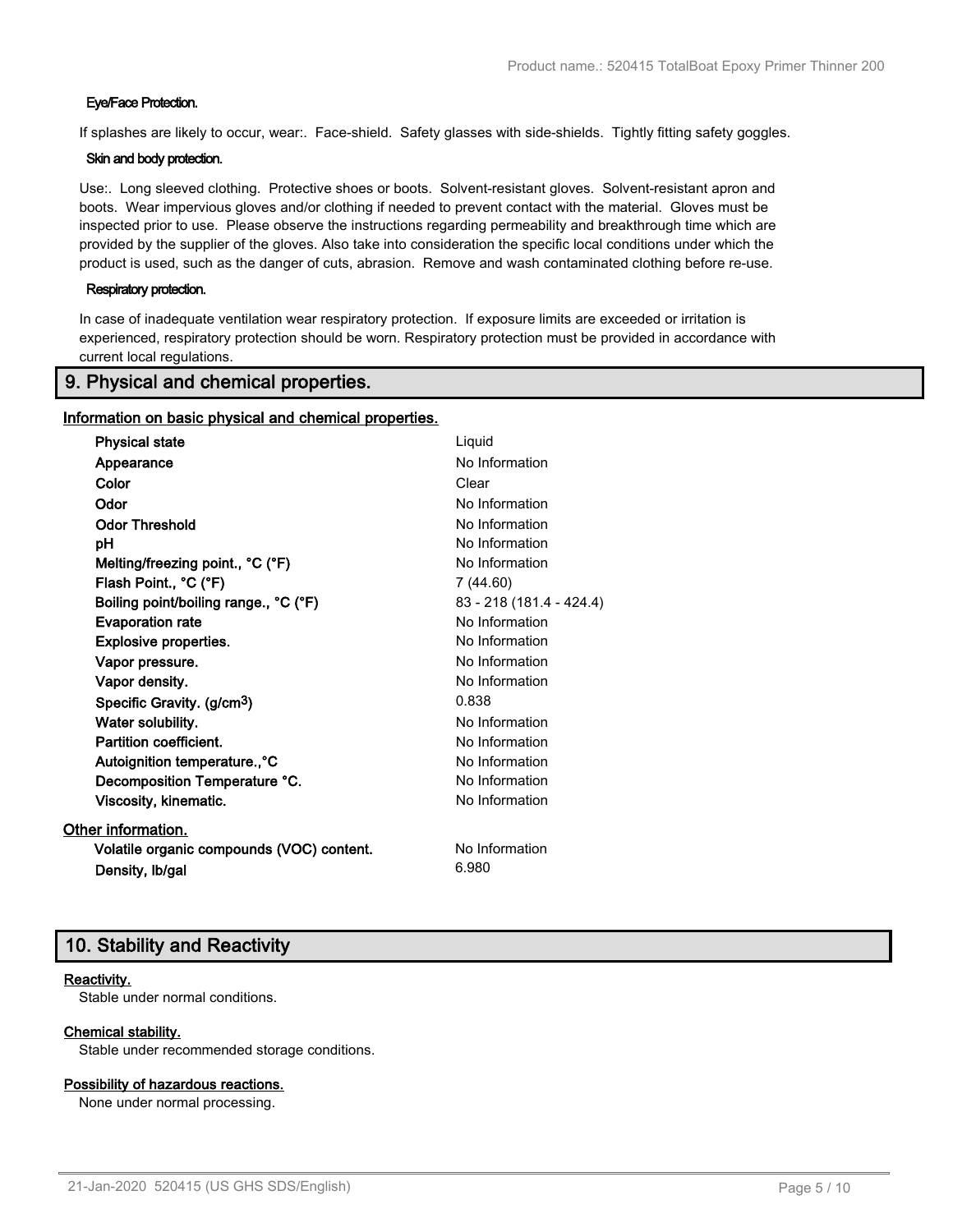### **Conditions to Avoid.**

Heat (temperatures above flash point), sparks, ignition points, flames, static electricity. Keep away from heat and sources of ignition. Do not freeze.

#### **Incompatible Materials.**

None known based on information supplied.

#### **Hazardous Decomposition Products.**

Thermal decomposition can lead to release of irritating gases and vapours. Possible formation of carbon oxides, nitrogen oxides, and hazardous organic compounds.

## **11. Toxicological Information**

#### **Information on toxicological effects.**

#### **Acute toxicity.**

#### **Product Information**

**Component Information.**

No Information

#### **The following values are calculated based on chapter 3.1 of the GHS document.**

| ATEmix (oral)               | 3,085.2 mg/kg |
|-----------------------------|---------------|
| ATEmix (dermal)             | 9,231.4 mg/kg |
| ATEmix (inhalation - vapor) | 28.68 mg/l    |

| CAS-No.        | <b>Chemical Name</b>      | LD50 Oral        | LD50 Dermal               | <b>LC50 Inhalation</b>            |
|----------------|---------------------------|------------------|---------------------------|-----------------------------------|
| 108-88-3       | Toluene                   | 2600 mg/kg Rat   | 12000 mg/kg<br>Rabbit     | 12.5 mg/L Rat (Vapor)             |
| 1330-20-7      | <b>XYLENE</b>             | 3500 mg/kg Rat   | >4350 mg/kg<br>Rabbit     | 29.08 mg/L Rat (Vapor)            |
| $108 - 10 - 1$ | Methyl isobutyl ketone    | 2080 mg/kg Rat   | 3000 mg/kg<br>Rabbit      | $> 2000$ ppm (Rat) 4 h<br>(Vapor) |
| 67-63-0        | Isopropyl alcohol         | 5840 mg/kg (Rat) | 13,900 mg/kg (<br>Rabbit) | N.I.                              |
| $100 - 41 - 4$ | Ethyl Benzene             | 3500 mg/kg Rat   | 15400 mg/kg<br>Rabbit     | 17.4 mg/L Rat (Vapor)             |
| $71 - 23 - 8$  | n-Propanol                | 1870 mg/kg Rat   | 4049 mg/kg<br>Rabbit      | >13548 ppm Rat (Gas/Mist)         |
| 108-83-8       | 2,6-Dimethylheptan-4-one  | 5750 mg/kg Rat   | N.I.                      | >2300 ppm Rat (Gas/Mist)          |
| $98 - 82 - 8$  | Benzene, (1-methylethyl)- | 1400 mg/kg Rat   | 1474 mg/kg<br>Rabbit      | >3577 ppm Rat (Gas/Mist)          |

N.I. = No Information

#### **Skin corrosion/irritation.**

Corrosive to skin. Contact with skin may cause irritation or severe burns and scarring. SKIN IRRITANT.

#### **Eye damage/irritation.**

Direct eye contact may cause severe irritation or burns. If not immediately removed, may cause permanent eye damage.

#### **Respiratory or skin sensitization.**

## No Information

#### **Ingestion.**

May be harmful if swallowed. Aspiration into lungs may cause pulmonary edema and chemical pneumonitis.

#### **Germ cell mutagenicity.**

No Information

## **Carcinogenicity.**

No Information

| CAS-No.   | <b>Chemical Name</b> | <b>IARC</b>  | <u>NTP</u>               | <b>OSHA</b> |
|-----------|----------------------|--------------|--------------------------|-------------|
| 108-88-3  | Toluene              | IARC Group 3 | $\overline{\phantom{a}}$ | $\sim$      |
| 1330-20-7 | XYI FNF              | IARC Group 3 | $\overline{\phantom{a}}$ | $\sim$      |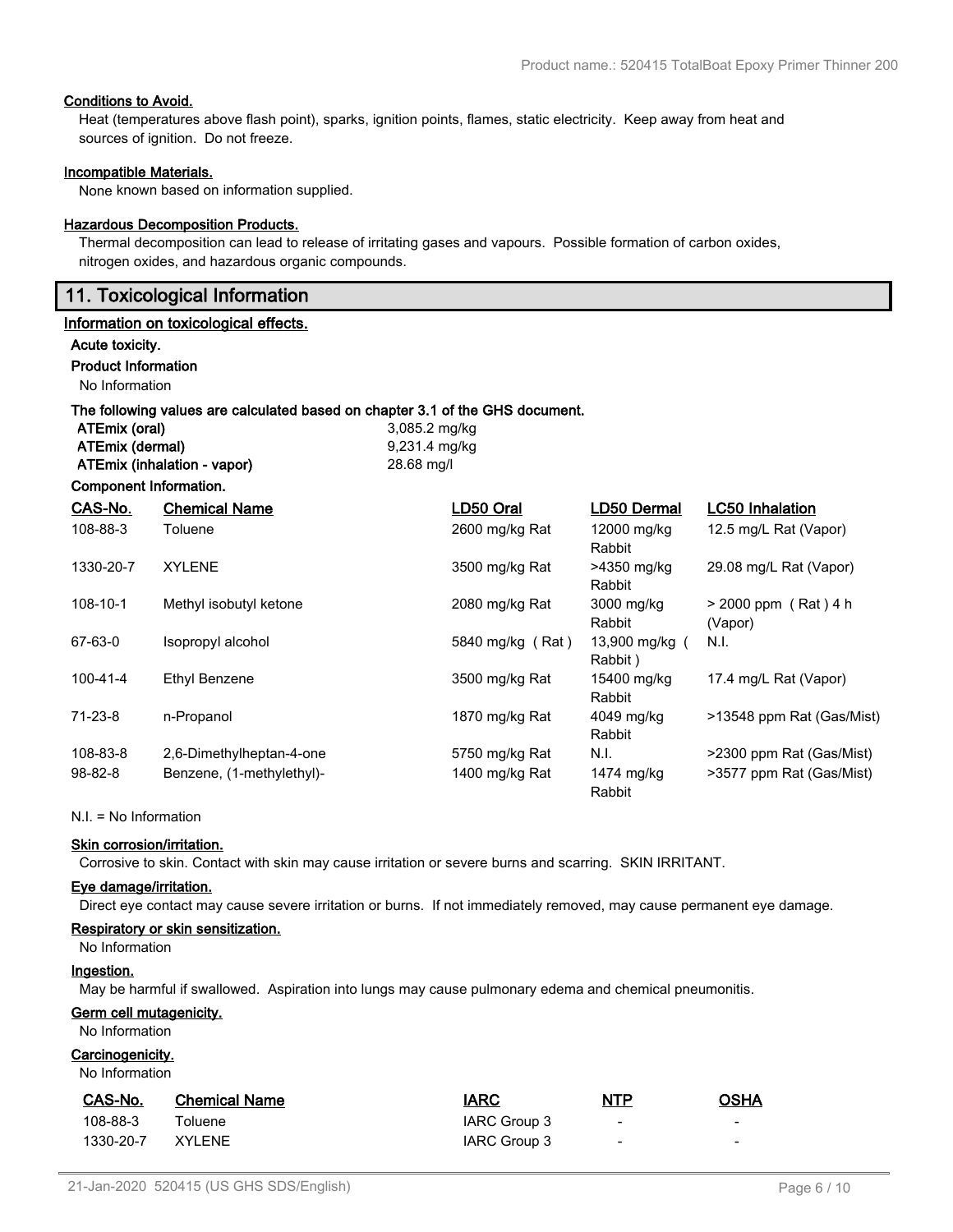-

| 108-10-1 | Methyl isobutyl ketone | IARC Group 2B |
|----------|------------------------|---------------|
| 100-41-4 | Ethyl Benzene          | IARC Group 2B |

98-82-8 Benzene, (1-methylethyl)- IARC Group 2B NTP Reasonally

- 1ARC Group 2B -
- 
- Anticipated to be Human Carcinogen

### **Reproductive toxicity.**

No Information

**Specific target organ systemic toxicity (single exposure).**

No Information

### **Specific target organ systemic toxicity (repeated exposure).**

May cause damage to organs through prolonged or repeated exposure.

#### **Aspiration hazard.**

No Information

## **Primary Route(s) of Entry**

No Information

## **12. Ecological Information**

## **Toxicity.**

0.00% of the mixture consists of ingredient(s) of unknown aquatic toxicity

### **Ecotoxicity effects.**

| <b>Chemical Name</b>       | <b>Toxicity to algae</b>                                                                                          | <b>Toxicity to fish</b>                                                                                                                                                                                                                                                                                                                                                                                                                                                                                 | Toxicity to daphnia and other<br>aquatic invertebrates                            |
|----------------------------|-------------------------------------------------------------------------------------------------------------------|---------------------------------------------------------------------------------------------------------------------------------------------------------------------------------------------------------------------------------------------------------------------------------------------------------------------------------------------------------------------------------------------------------------------------------------------------------------------------------------------------------|-----------------------------------------------------------------------------------|
| Toluene<br>108-88-3        | EC50 96 h Pseudokirchneriella<br>subcapitata >433 mg/L, EC50 72<br>h Pseudokirchneriella<br>subcapitata 12.5 mg/L | LC50 96 h Pimephales promelas<br>15.22 - 19.05 mg/L, LC50 96 h<br>Pimephales promelas 12.6 mg/L,<br>LC50 96 h Oncorhynchus mykiss<br>5.89 - 7.81 mg/L, LC50 96 h<br>Oncorhynchus mykiss 14.1 -<br>17.16 mg/L, LC50 96 h<br>Oncorhynchus mykiss 5.8 mg/L,<br>LC50 96 h Lepomis macrochirus<br>11.0 - 15.0 mg/L, LC50 96 h<br>Oryzias latipes 54 mg/L, LC50 96<br>h Poecilia reticulata 28.2 mg/L,<br>LC50 96 h Poecilia reticulata<br>50.87 - 70.34 mg/L                                                 | EC50 48 h Daphnia magna 5.46<br>- 9.83 mg/L, EC50 48 h Daphnia<br>magna 11.5 mg/L |
| <b>XYLENE</b><br>1330-20-7 |                                                                                                                   | LC50 96 h Pimephales promelas<br>13.4 mg/L, LC50 96 h<br>Oncorhynchus mykiss 2.661 -<br>4.093 mg/L, LC50 96 h<br>Oncorhynchus mykiss 13.5 -<br>17.3 mg/L, LC50 96 h Lepomis<br>macrochirus 13.1 - 16.5 mg/L,<br>LC50 96 h Lepomis macrochirus<br>19 mg/L, LC50 96 h Lepomis<br>macrochirus 7.711 - 9.591 mg/L,<br>LC50 96 h Pimephales promelas<br>23.53 - 29.97 mg/L, LC50 96 h<br>Cyprinus carpio 780 mg/L, LC50<br>96 h Cyprinus carpio >780 mg/L,<br>LC50 96 h Poecilia reticulata<br>$30.26 - 40.$ | EC50 48 h water flea 3.82 mg/L,<br>LC50 48 h Gammarus lacustris<br>$0.6$ mg/L     |
| Methyl isobutyl ketone     | EC50 96 h Pseudokirchneriella                                                                                     | LC50 96 h Pimephales promelas                                                                                                                                                                                                                                                                                                                                                                                                                                                                           | EC50 48 h Daphnia magna 170                                                       |
| $108 - 10 - 1$             | subcapitata 400 mg/L                                                                                              | 496 - 514 mg/L                                                                                                                                                                                                                                                                                                                                                                                                                                                                                          | mg/L                                                                              |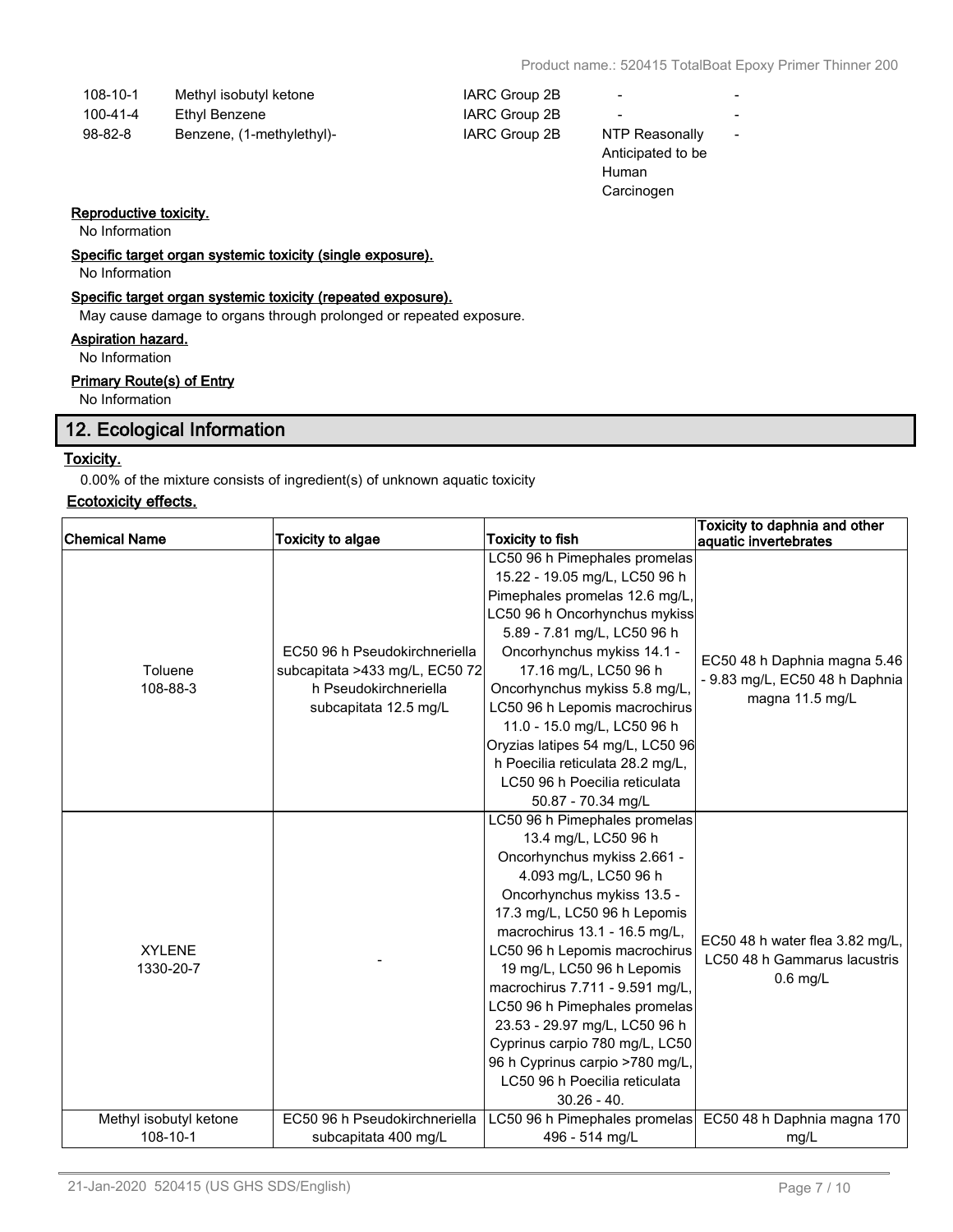| Isopropyl alcohol<br>67-63-0               | EC50 96 h Desmodesmus<br>subspicatus >1000 mg/L, EC50<br>72 h Desmodesmus subspicatus<br>>1000 mg/L                                                                                                                                                 | LC50 96 h Pimephales promelas<br>9640 mg/L, LC50 96 h<br>Pimephales promelas 11130 mg/<br>L, LC50 96 h Lepomis<br>macrochirus >1400000 µg/L                                                                                                                                                | EC50 48 h Daphnia magna<br>13299 mg/L                                             |
|--------------------------------------------|-----------------------------------------------------------------------------------------------------------------------------------------------------------------------------------------------------------------------------------------------------|--------------------------------------------------------------------------------------------------------------------------------------------------------------------------------------------------------------------------------------------------------------------------------------------|-----------------------------------------------------------------------------------|
| <b>Ethyl Benzene</b><br>$100 - 41 - 4$     | EC50 72 h Pseudokirchneriella<br>subcapitata 4.6 mg/L, EC50 96 h<br>Pseudokirchneriella subcapitata<br>>438 mg/L, EC50 72 h<br>Pseudokirchneriella subcapitata<br>2.6 - 11.3 mg/L, EC50 96 h<br>Pseudokirchneriella subcapitata<br>$1.7 - 7.6$ mg/L | LC50 96 h Oncorhynchus mykiss<br>11.0 - 18.0 mg/L, LC50 96 h<br>Oncorhynchus mykiss 4.2 mg/L,<br>LC50 96 h Pimephales promelas<br>7.55 - 11 mg/L, LC50 96 h<br>Lepomis macrochirus 32 mg/L,<br>LC50 96 h Pimephales promelas<br>9.1 - 15.6 mg/L, LC50 96 h<br>Poecilia reticulata 9.6 mg/L | EC50 48 h Daphnia magna 1.8 -<br>2.4 mg/L                                         |
| n-Propanol<br>$71 - 23 - 8$                |                                                                                                                                                                                                                                                     | LC50 96 h Pimephales promelas<br>4480 mg/L                                                                                                                                                                                                                                                 | EC50 48 h Daphnia magna 3642<br>mg/L, EC50 48 h Daphnia magna<br>3339 - 3977 mg/L |
| 2,6-Dimethylheptan-4-one<br>108-83-8       | EC50 96 h Pseudokirchneriella<br>subcapitata 100 mg/L                                                                                                                                                                                               | LC50 96 h Oncorhynchus mykiss<br>140 mg/L                                                                                                                                                                                                                                                  |                                                                                   |
| Benzene, (1-methylethyl)-<br>$98 - 82 - 8$ | EC50 72 h Pseudokirchneriella<br>subcapitata 2.6 mg/L                                                                                                                                                                                               | LC50 96 h Pimephales promelas<br>6.04 - 6.61 mg/L, LC50 96 h<br>Oncorhynchus mykiss 4.8 mg/L,<br>LC50 96 h Oncorhynchus mykiss<br>2.7 mg/L, LC50 96 h Poecilia<br>reticulata 5.1 mg/L                                                                                                      | EC50 48 h Daphnia magna 0.6<br>mg/L, EC50 48 h Daphnia magna<br>7.9 - 14.1 mg/L   |

## **Persistence and degradability.**

No data are available on the product itself.

## **Bioaccumulative potential.**

Discharge into the environment must be avoided.

| CAS-No.        | <b>Chemical Name</b>      | log POW       |
|----------------|---------------------------|---------------|
| 108-88-3       | Toluene                   | 2.7           |
| 1330-20-7      | <b>XYLENE</b>             | $2.77 - 3.15$ |
| 108-10-1       | Methyl isobutyl ketone    | 1.19          |
| 67-63-0        | Isopropyl alcohol         | 0.05          |
| $100 - 41 - 4$ | Ethyl Benzene             | 3.2           |
| 71-23-8        | n-Propanol                | $0.25 - 0.34$ |
| $98 - 82 - 8$  | Benzene, (1-methylethyl)- | 3.7           |

## **Mobility in soil.**

No information

### **Other adverse effects.**

No information

## **13. Disposal Considerations**

## **Waste Disposal Guidance.**

Disposal should be in accordance with applicable regional, national and local laws and regulations.

Empty containers should be taken to an approved waste handling site for recycling or disposal.

## **14. Transport Information**

## **DOT**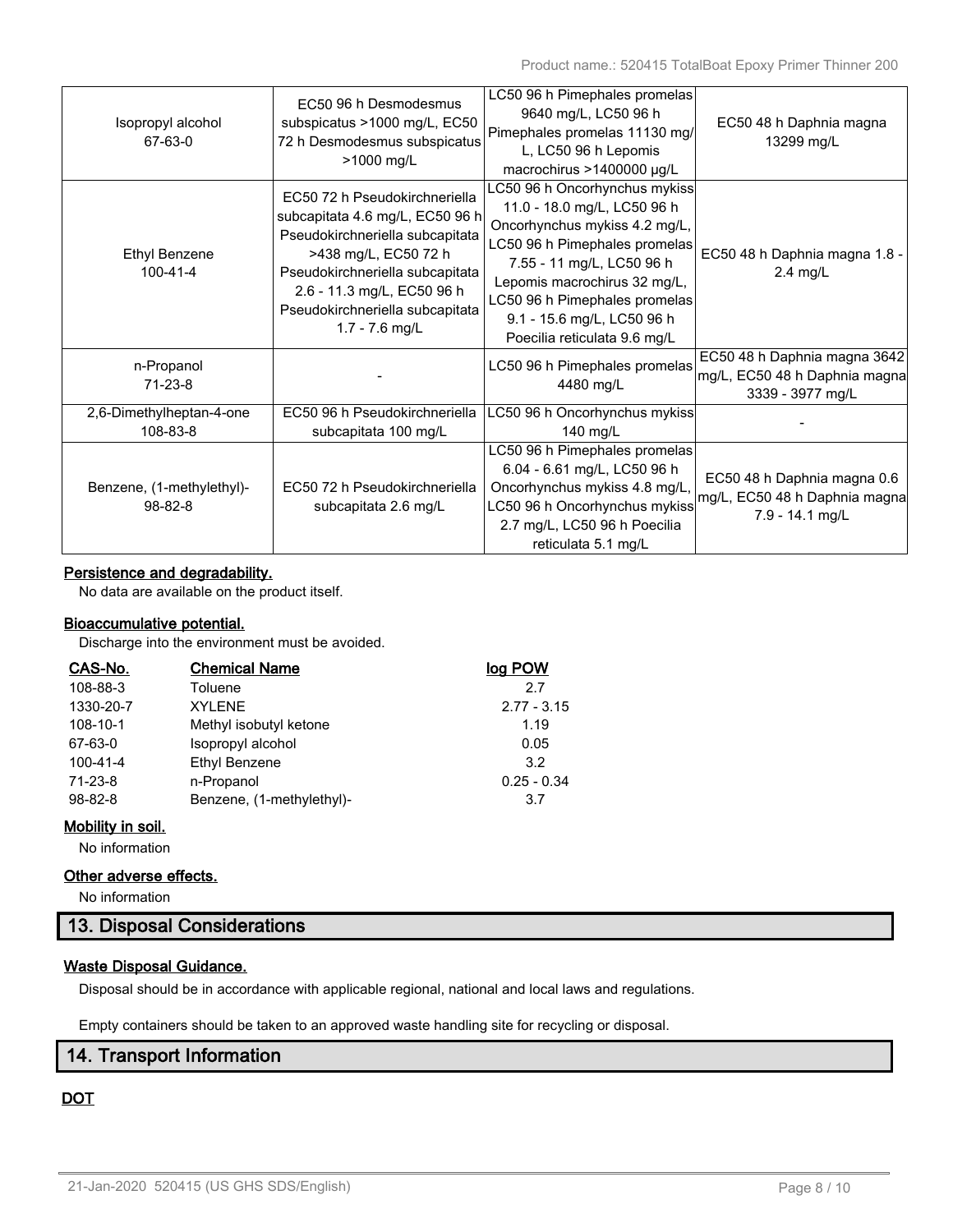| <b>Shipping Name:</b>          | Paint                                                                                                                                                                                                                                            |
|--------------------------------|--------------------------------------------------------------------------------------------------------------------------------------------------------------------------------------------------------------------------------------------------|
| <b>Hazard Class:</b>           | 3                                                                                                                                                                                                                                                |
| <b>UN/NA Number:</b>           | 1263                                                                                                                                                                                                                                             |
| <b>Packing Group:</b>          | Ш                                                                                                                                                                                                                                                |
| <b>Additional Information:</b> | DOT Ground - 'Non-bulk' shipments may be non-regulated per 49CFR 173.150(f)(2). Not regulated(If<br>shipped In non-bulk packaging By ground transport).<br>Limited Quantity: This product may be reclassified as Consumer Commodity, ORM-D, When |
|                                | shipped By ground; packaging quantity limitations apply(i.e. Quarts, Gallons).                                                                                                                                                                   |
| <b>IMDG</b>                    |                                                                                                                                                                                                                                                  |
| <b>Proper Shipping Name:</b>   | Paint                                                                                                                                                                                                                                            |
| <b>Hazard Class:</b>           | 3                                                                                                                                                                                                                                                |
| UN Number:                     | 1263                                                                                                                                                                                                                                             |
| <b>Packing Group:</b>          | Ш                                                                                                                                                                                                                                                |
| <b>IATA</b>                    |                                                                                                                                                                                                                                                  |
| <b>Proper Shipping Name:</b>   | UN1263, Paint                                                                                                                                                                                                                                    |
| <b>Hazard Class:</b>           | 3                                                                                                                                                                                                                                                |

## **15. Regulatory Information**

## **International Inventories:**

Packing Group: II

| TSCA                 | Complies                                                                                          |  |  |
|----------------------|---------------------------------------------------------------------------------------------------|--|--|
| DSL                  | Complies                                                                                          |  |  |
| <b>DSL/NDSL</b>      | Complies                                                                                          |  |  |
| <b>EINECS/ELINCS</b> |                                                                                                   |  |  |
| <b>ENCS</b>          | Complies                                                                                          |  |  |
| <b>IECSC</b>         | Complies                                                                                          |  |  |
| <b>KECI</b>          | Complies                                                                                          |  |  |
| <b>PICCS</b>         | Complies                                                                                          |  |  |
| <b>AICS</b>          | Complies                                                                                          |  |  |
| <b>NZIoC</b>         | Complies                                                                                          |  |  |
| TCSI                 |                                                                                                   |  |  |
| <b>TSCA</b>          | United States Toxic Substances Control Act Section 8(b) Inventory.                                |  |  |
| <b>DSL</b>           | Canadian Domestic Substances List.                                                                |  |  |
| <b>DSL/NDSL</b>      | Canadian Domestic Substances List/Canadian Non-Domestic Substances List                           |  |  |
| <b>EINECS/ELINCS</b> | European Inventory of Existing Chemical Substances/European List of Notified Chemical Substances. |  |  |
| <b>ENCS</b>          | Japan Existing and New Chemical Substances.                                                       |  |  |
| <b>IECSC</b>         | China Inventory of Existing Chemical Substances.                                                  |  |  |
| <b>KECL</b>          | Korean Existing and Evaluated Chemical Substances.                                                |  |  |
| <b>PICCS</b>         | Philippines Inventory of Chemicals and Chemical Substances.                                       |  |  |
| <b>AICS</b>          | Australian Inventory of Chemical Substances.                                                      |  |  |
| <b>NZIoC</b>         | New Zealand Inventory of Chemicals.                                                               |  |  |
| TCSI                 | <b>Taiwan Chemical Substance Inventory</b>                                                        |  |  |

## **U.S. Federal Regulations:**

## **SARA SECTION 313:**

This product contains the following substances subject to the reporting requirements of Section 313 of Title III of the Superfund Amendment and Reauthorization Act of 1986 and 40 CFR part 372: .

| <b>Chemical Name</b> | CAS-No.  | <b>Weight Percent</b> |
|----------------------|----------|-----------------------|
| Toluene              | 108-88-3 | 25-50                 |